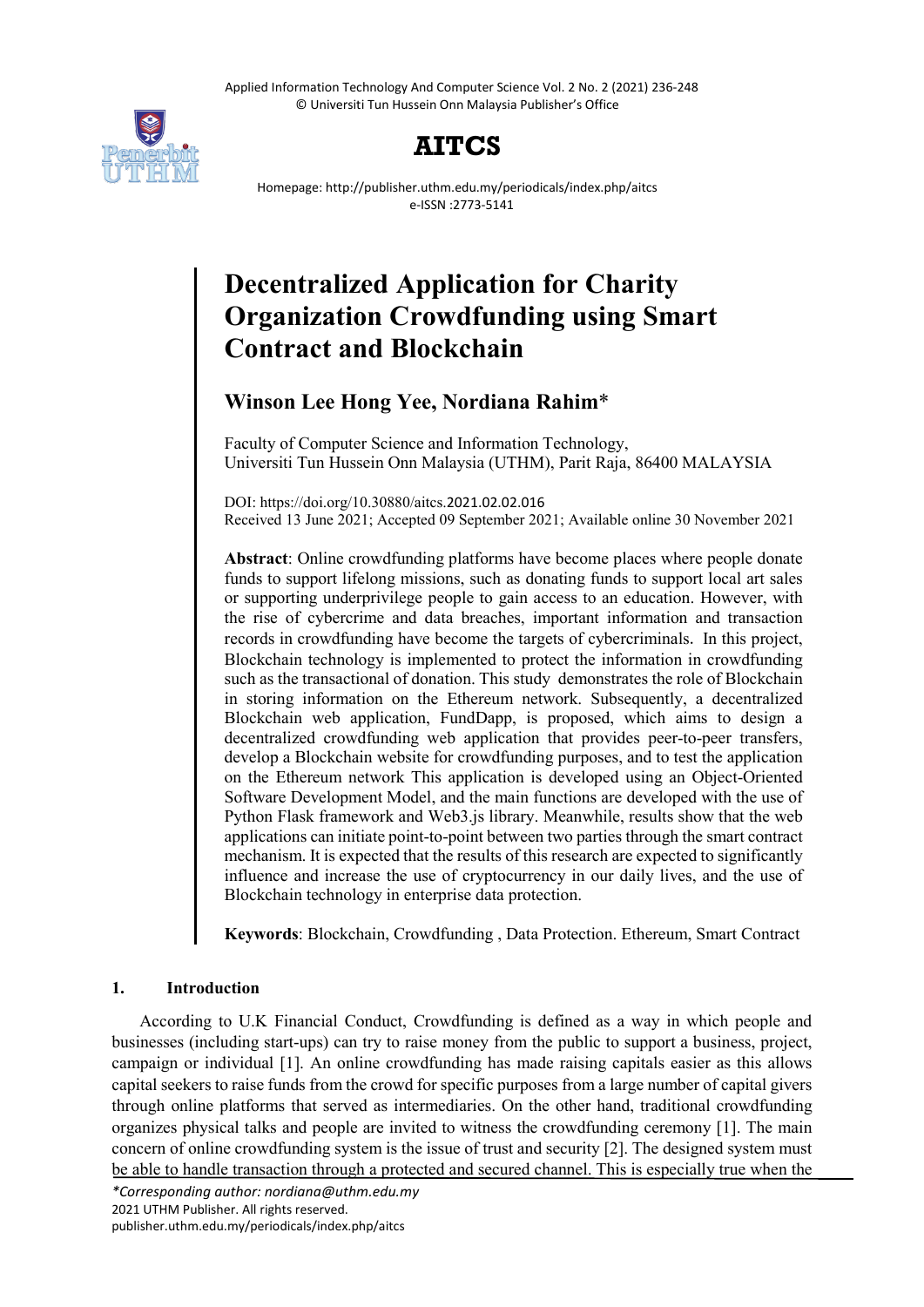crowdfunding platform needs to handle a large monetary funds. Some of the security requirements are fraud prevalent, secured paywall and privacy [2].

Blockchain is a technology that will produce a public electronic ledger as its end goal. It is built around a peer-to-peer network system that can be openly seen by everyone on the network. Each time a transaction happens, the data contains the transaction together with the timestamp are added as another block connected to the previous block. As a result, a public ledger is formed [3]. When one of the blocks is tampered or changed, this will also affect the parent block since the present block contains the address of its parent block. Therefore, it is difficult to tamper a present block while it has many other blocks before it. This is what makes blockchain trustworthy and immutable [4].

This study aims to use the Blockchain technology extensively to secure the important information such as the transactional records of donation. The Blockchain solution solves and preserves the integrity of information and resolves unauthorized modification issue [5]. The solution also allows public to trace the donation records of the crowdfunding platform and benefit from real-time transaction assurance [6]. Lastly, the solution erases the need for intermediaries. Hence, charitable organizations can streamline the processes and reduce costs [6].

The objective of this study is to design, develop and test the decentralized crowdfunding web application, FundDapp, in facilitating the donation process on Ethereum network. It should be noted that this web application requires to install the Metamask wallet extension before getting the full experience in using this application.

This paper is organized into the following sections: Section 2 provides the review of Blockchain related work that includes Blockchain and Ethereum Smart Contract. Section 3 describes the design and development of FundDapp web application. Section 4 presents findings and discussion. Lastly, section 5 concludes the study.

#### **2. Related Work**

In this section, the literature review of the relevant terms revolve on the proposed system such as Blockchain architecture, Blockchain characteristics, Ethereum network, and comparative study of the existing systems with or without Blockchain technology.

#### 2.1 Blockchain Architecture

Figure 1 shows the explanation of the Blockchain through its block header and block body. Block header as mentioned in the table has six fundamental information about the block data which is the block version, Merkle tree root hash or current block hash, timestamp, nBits, nonce and previous block hash. The lower part of the block contains how many transactional records can be hold within a block. This depends on the size of the block and the size of the transactional records [7][8][9].

Furthermore, the block consists of block header and block body. The block version shows what kind of validation rules to follow for the architecture. The timestamp in the Blockchain shows the current time measured in seconds using UNIX timestamp. While the nonce represents the random value that can be changed according to the likes of the owner. Lastly, the Blockchain contains the parent block hash which is the previous block hash with 256-bit hash value [10].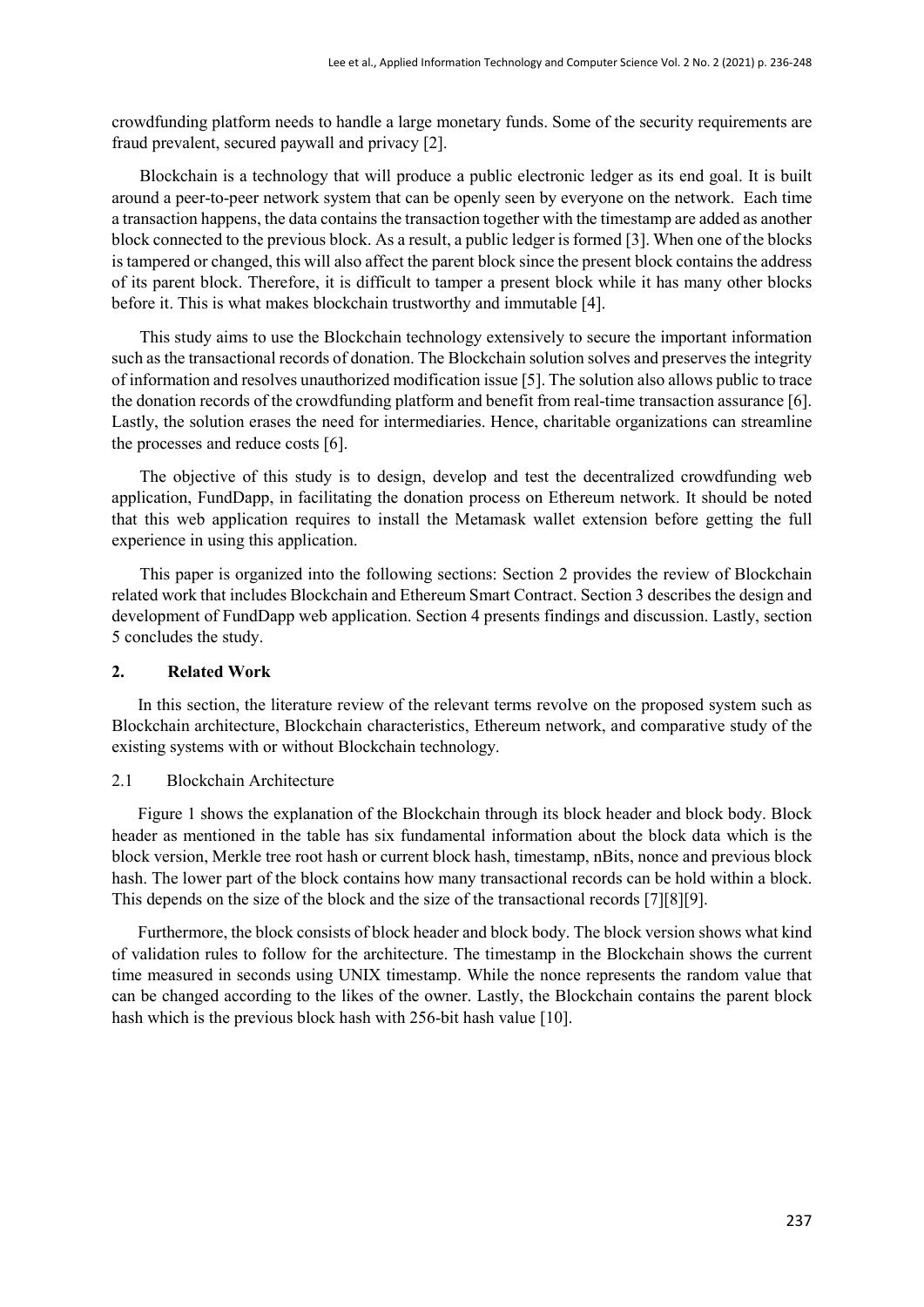

**Figure 1: Blockchain Architecture**[8]

#### 2.2 Key Characteristics of Blockchain

Blockchain has four facets or four main characteristics [11].The first characteristic of Blockchain is that it is distributed and synchronized. It encourages data stored in blockchain to be distributed as a public ledger across all network nodes. This allows the trust to be established between different unknown network nodes. Hence, all nodes are responsible to maintain the blockchain information whereby there is no single entity to take full control of it. This reduce the risk of single failure and data integrity [12].

The second characteristic of blockchain is that it contains smart contract. Smart contract is a digital agreement that binds every user on the blockchain application. The smart contract is stored in the blockchain and it is a computer protocol to facilitate digitally, verify and enforce the conditions as agreed among the users in the Blockchain application[13][14].

The third characteristic of blockchain is that it is built on peer-to-peer network. This means every user on the blockchain represents a node, and the nodes are responsible to validate whether a block added in to the existing blockchain is valid or not. When blockchain is built on a peer-to-peer network, it can prevent inaccurate and fraudulent transactional data out of database. Lastly, Blockchain is immutable. Hence, immutability will give blockchain to preserve the integrity of a data and avoid alteration by any person. This will provide provenance of assets, as the assets can be traced as where is it is and what has happened to the assets in the Blockchain structure [12].

#### 2.3 Ethereum network

Ethereum is a platform that was first mentioned by Vitalik Buterin, the Ethereum platform's inventor. Apart from Bitcoin, it is a platform for developing applications. Compared to the traditional Bitcoin design, Ethereum provides a number of advantages. It improves the Blockchain structure and adds smart contracts to the mix. The adoption of smart contracts has far-reaching implications, as it can successfully eliminate reliance on third parties [15]. The Ethereum Foundation is responsible for the upkeep of Ethereum. The Ethereum Foundation is the governing organization in charge of Ethereum's and its tools' future development. Ethereum has its own official information sources. The technical information regarding the protocols involved is contained in the Ethereum White Paper and Ethereum Yellow Paper [16].

With Ethereum, it has full-Turing completeness. It supports all types of computation and it uses its programming language, Solidity. It can run software code written for the blockchain environment. Such software is considered to take the advantages of the blockchain in order to implement constraints that two parties can agree on when signing the contract. The software is named Smart Contract. Solidity in Ethereum can be used to write smart contract scripting that allows users to create their own rules of ownership and determining the format of transactions [17].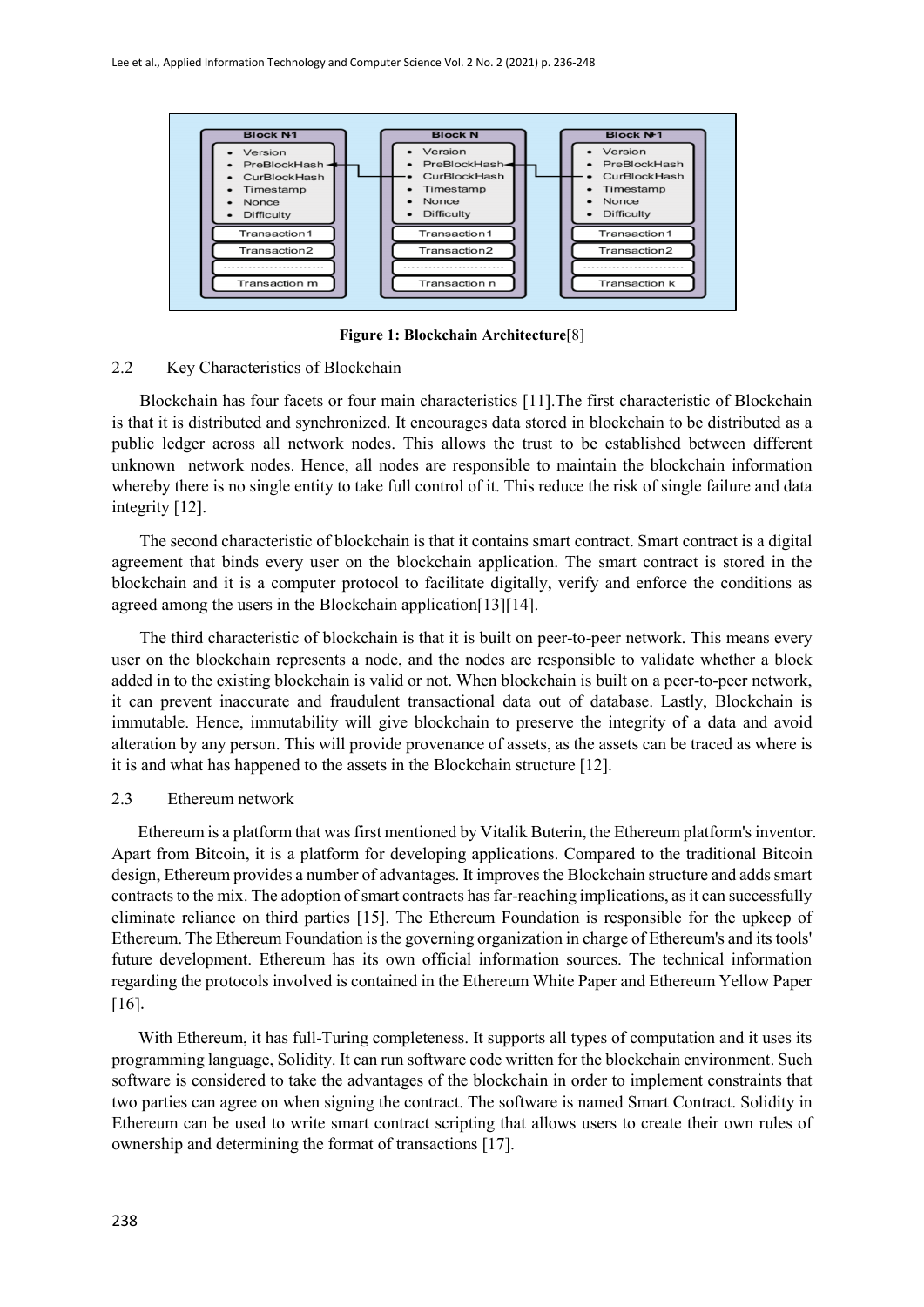#### 2.4 Smart Contract and Solidity

A smart contract contains executable code that aims to implements rules according to different constrains. It consisted of three main parts [17]:

- The code of the program that contains logical steps
- The inputs that the smart contract receives and what triggers the event of smart contract
- The set of methods that are activated by the code

When the smart contract is finished, it is uploaded to the blockchain platform. The smart contract used is immutable, meaning it can't be changed in any way. The smart contract's terms will serve as a legal instrument that binds the parties involved together. Many blockchain platforms, such as Hyperledger Fabric [18] , Qtun [19], and Achain platform can host the deployment of smart contracts. The process to deploy the smart contract is separated into three parts. Firstly, the code is written in Solidity. Then, the code compiling process happens, whereby the code in Solidity is compiled into Ethereum virtual machine bytecode which only can execute on the local environment. Lastly, transaction that served as inputs can then trigger the smart contract. At the moment of deployment, an address is assigned. The assigned address can be accessed to visualize the data of the smart contract such as its address and balances [17].

# 2.5 Existing Solutions and Systems for Crowdfunding Application

Many companies have developed crowdfunding applications because of the potential of crowdsourcing to provide as a platform for individuals to support philanthropic initiatives while also reducing the challenges caused by centralized systems. Existing crowdfunding applications include the Entrepreneurship Crowdfunding Website and the Funding Community Project using Smart Contract on Blockchain.

Entrepreneurship Crowdfunding Website is researched and planned by both Mr. Chen Dan Hong and Mr. Yi Tian Yu. Under their system, the target users are students who reside and currently study in college. The crowdfunding website is designed and made to support students who are active in entrepreneur and hoping that more funds are made available for students who wish to start a business. As stated in the paper, the main objective of establishing a crowdfunding website specifically for students is to design a exchange network platform that can better provide entrepreneurial resources and fund support for college students entrepreneurs. The platform will provide project sponsors or investors outstanding numbers of students' projects and also allowing students to obtain funds to continue their project's mission, which then link both parties together for raising funds [20]

Funding Community Projects with Smart Contracts on Blockchain is a decentralized crowdfunding application made using Ethereum platform and using smart contract as well. Blockchain technology is used to protect data from tampering and the data protected in this case [21]. The transaction carried out is using cryptocurrency, Ether, a cryptographically secured asset to serve as a medium of exchange on this website. Smart contract is used to facilitate the process in the website which includes the transactional exchange and prevent third party dependency [21].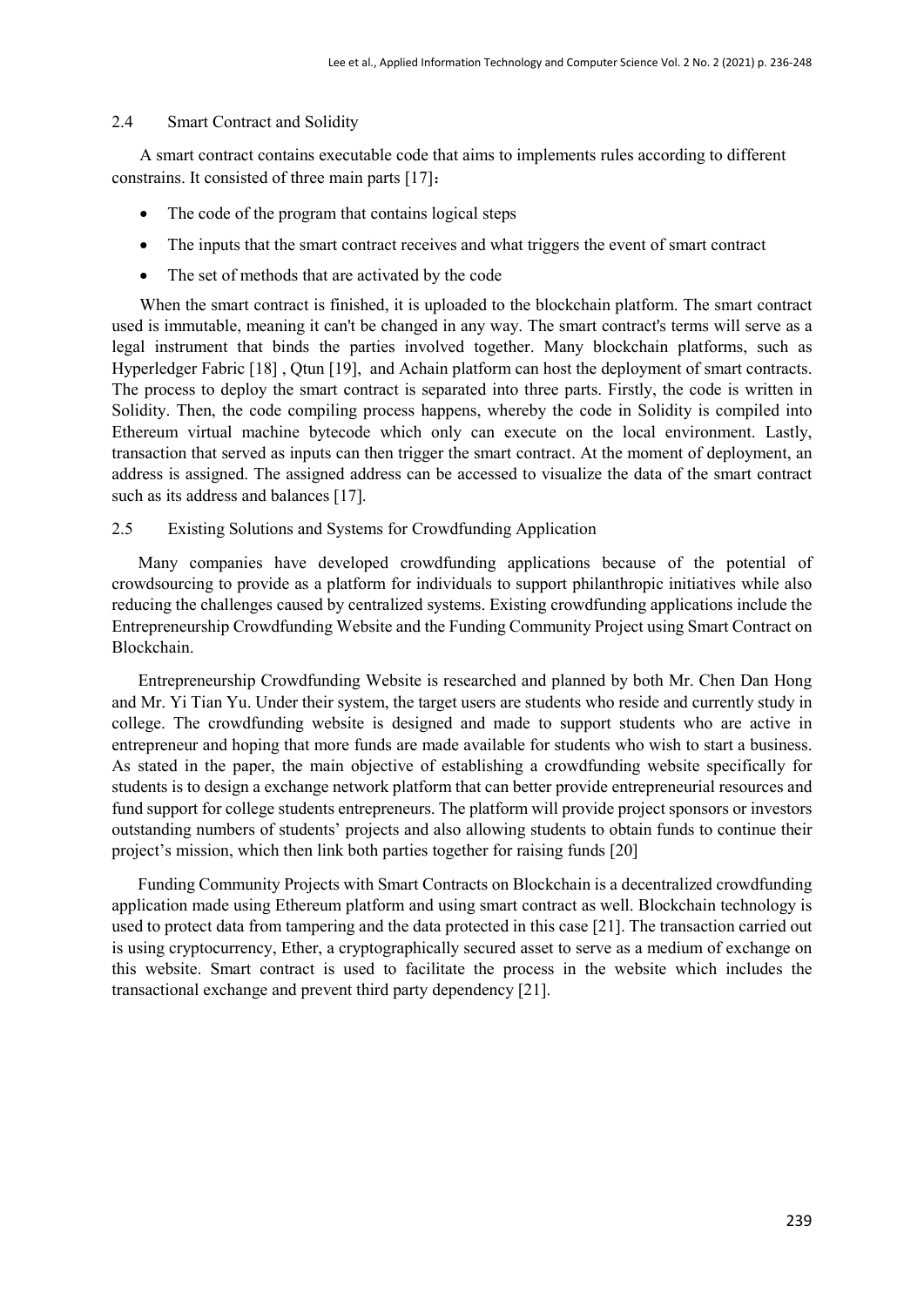| <b>Attributes</b>                        | FundDapp   | Entrepreneurship<br>Crowdfunding<br>Website | <b>Funding Community</b><br>Projects with Smart<br>Contract |  |  |
|------------------------------------------|------------|---------------------------------------------|-------------------------------------------------------------|--|--|
| <b>Public Permissioned</b><br>Blockchain | Yes        | N <sub>0</sub>                              | Yes                                                         |  |  |
| Point-to-Point Transfer                  | <b>Yes</b> | N <sub>0</sub>                              | Yes                                                         |  |  |
| Using Cryptocurrency                     | <b>Yes</b> | N <sub>0</sub>                              | Yes                                                         |  |  |
| <b>Using Smart Contract</b>              | <b>Yes</b> | N <sub>0</sub>                              | Yes                                                         |  |  |
| Using OTP before<br>transferring         | Yes        | N <sub>0</sub>                              | Yes                                                         |  |  |
| Hashing using<br>PBKDF2                  | Yes        | No                                          | No                                                          |  |  |
| Ethereum Blockchain                      | Yes        | No                                          | N <sub>0</sub>                                              |  |  |

#### **Table 1: Comparisons of Existing Systems**

According to the table above, the suggested system can do the majority of the functions that none of the existing systems can. The suggested system can perform one-time password (OTP) authentication prior to payment, and the smart contract is housed on the Ethereum network. Both systems are incapable of doing these tasks.

#### **3. System Development: Methodology and System Analysis**

This project has adopted object-oriented analysis and design (OOAD) as the methodology for developing the project. This methodology and its flow are separated into object-oriented requirement analysis, object-oriented design, object-oriented implementation and testing.

| Phase                                      | Activity                                                                                                                                                | Outcome                                                                                                                                            |
|--------------------------------------------|---------------------------------------------------------------------------------------------------------------------------------------------------------|----------------------------------------------------------------------------------------------------------------------------------------------------|
| Object-Oriented<br>Requirement<br>Analysis | Proposed Project's objectives<br>$\bullet$<br>Determine project's requirements<br>$\bullet$<br>Determine functional and non-<br>functional requirements | Problem statements and<br>$\bullet$<br>objectives of projects<br>Literature review and project<br>$\bullet$<br>scope                               |
| Object-Oriented<br>Design                  | Design architecture diagram<br>Design UML diagrams<br>٠<br>Design ERD diagrams<br>Design class diagrams                                                 | Interface design<br>$\bullet$<br>Entity relationship diagram<br>$\bullet$<br>Activity diagram<br>$\bullet$<br>Sequence diagram<br>Use case diagram |
| Object-Oriented<br>Implementation          | Frontend using HTML, CSS, and<br>JavaScript<br>Create MySQL database scheme<br>Backend using Python Flask<br>framework<br>Blockchain using Solidity     | Decentralized web<br>$\bullet$<br>application                                                                                                      |
| Testing                                    | Positive testing and negative testing<br>Test plan and user acceptance test                                                                             | Application is tested by users                                                                                                                     |

#### **Table 2: System Development Activity and Outcomes**

Figure 2 shows the use-case diagrams for both donators and organizations. It outlines what core functions can both the users perform in the proposed system. Donators can perform registration and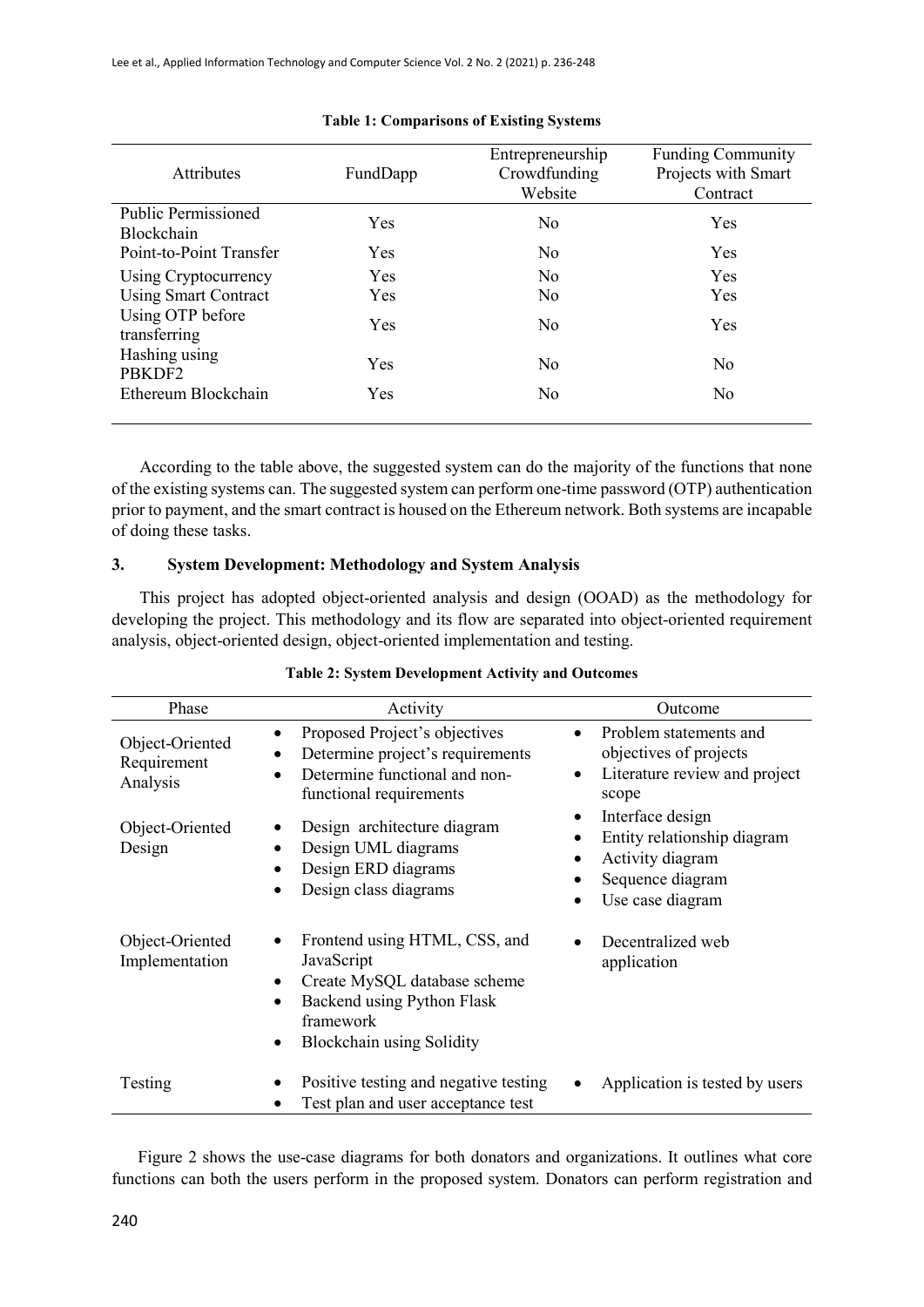login module by filling in the required user's information. The donator is also able to create comments, transfer fund, manage profile, view transactional records, and lastly receive refund if the project has expired and the targeted fund needed is not reached.



**Figure 2: Use Case Diagram for Donator**

Figure 3 shows the use case diagram for organizations. The core functions of what an organization can perform are linked to the modules as shown below. The organizations are able to perform registration and login module. Besides, the organization can create comments, create crowdfunding projects. Manage profile, view transactional records and also receive cryptocurrencies for the target crowdfunding projects.



**Figure 3: Use Case Diagram for Organization**

Figure 4 below shows the general system architecture for the crowdfunding system. Firstly, the user is needed to sign up for an account, either to become a donator or registering for an organization account. The information is then stored into the database provided by the hosting service.

The user who signed in as a donator has several functionalities that can be performed. Functionalities such as managing the user profile, viewing ongoing campaigns, joining ongoing campaigns and creating comments are linked to the database of the system. Besides, functionalities such as donating the funds in Eth, getting refund after a failed project and viewing and verifying the Blockchain data are then connected to the Ethereum Blockchain. User who signed in as an organization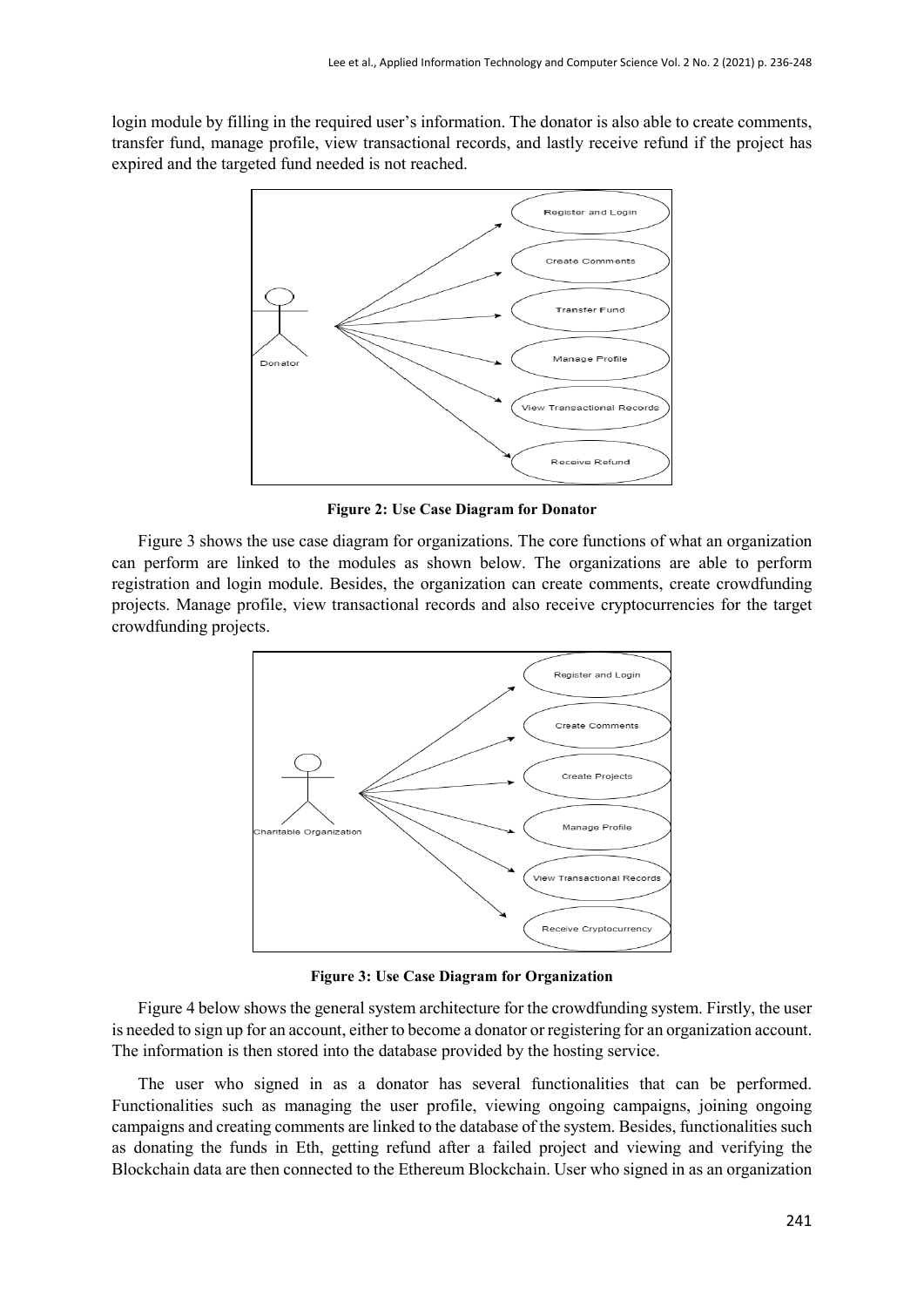has several functionalities as well. The organization can manage the profile, creating campaigns and creating comments. These functionalities are linked to the database and are stored within it. On the contrary, the functionalities of claiming funds and viewing the transactional activities are then linked to the Ethereum Blockchain network which preserves the integrity of the information.



**Figure 4: General System Architecture for Crowdfunding FundDapp**

Figure 5 shows that the user register to become a donator and then when successfully authenticated, the user is given the access to the system. After login, the user can perform functions such as viewing transaction records, manage profile, donate cryptocurrency to the crowdfunding projects as well as posting comments. Lastly. The user's session is destroyed when the user is logged out from the system.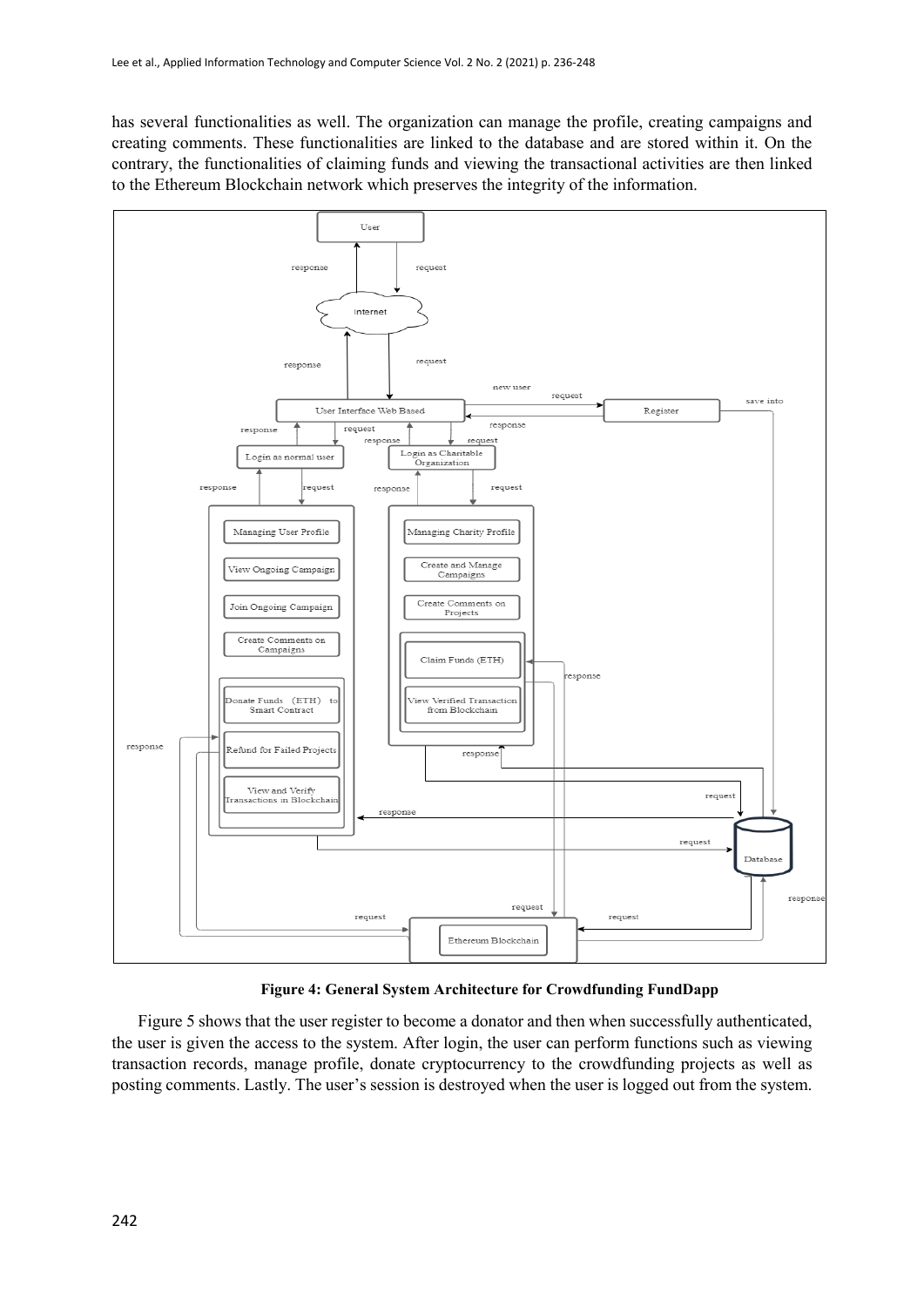

**Figure 5: Activity Diagram for User as Donator**

Figure 6 shows that the charitable organization registers to become a charitable organization and then when successfully authenticated, the organization is given the access to the system. After login, the organization can perform functions such as viewing transaction records, manage profile, receive cryptocurrency from the particular crowdfunding projects as well as posting comments. Lastly. The organization's session is destroyed when the user is logged out from the system.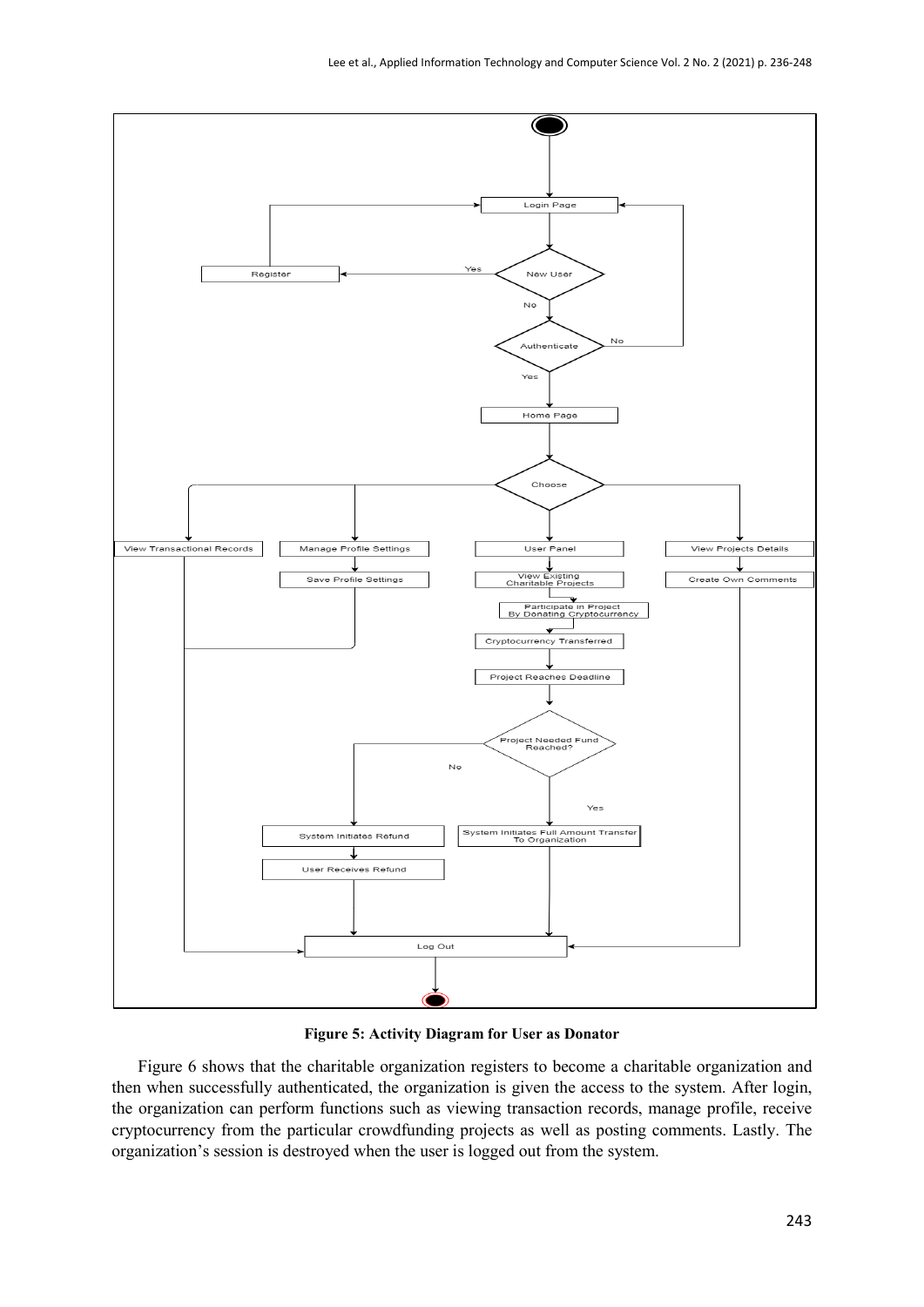

**Figure 6: Activity Diagram for User as Organization**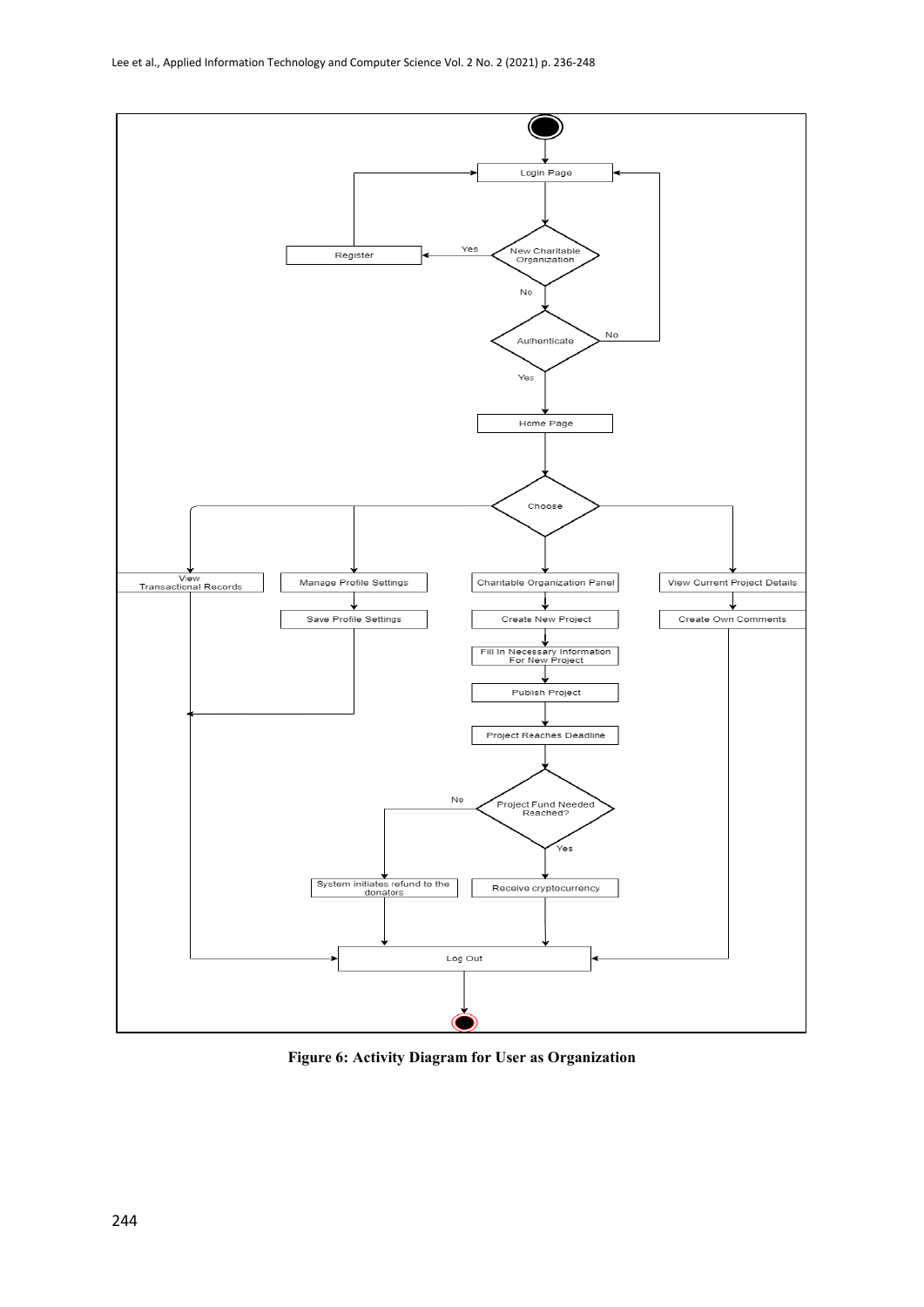# **4. Result and Discussion**

# 4.1 Implementation

The system begins with the design of the interfaces using HTML, CSS and JavaScript on the client side. The backend is developed using Python as a backend language with the aid of Python Flask framework. The smart contract for Ethereum Blockchain network is coded using Solidity programming language via the Remix IDE online browser. The smart contact is later deployed to the Ethereum Blockchain network. The deployed smart contract address and its ABI code is programmed into the backend of the proposed system. Figure 7 shows the Remix Online editor with some of the smart contract code.

| $\bigcirc$ | 目<br><b>FILE EXPLORERS</b>                                                      | $Q$ $Q$ $Q$ Home<br>S charity.sol<br>mapping(uintzoo => campaign) campaigns;<br>44<br>45                                                                                                                                      | $2$ tabs $-$ |
|------------|---------------------------------------------------------------------------------|-------------------------------------------------------------------------------------------------------------------------------------------------------------------------------------------------------------------------------|--------------|
| - 42       | Workspaces 田 2 盲<br>default_workspace                                           | 46 -<br>modifier onlyOwner<br>47<br>require(msg.sender == owner,"Only owner can call this function.");<br>48<br>u)                                                                                                            |              |
| - 5<br>♦   | $0 \cup 0$ $\pm$<br>contracts<br>$\blacksquare$ scripts<br>$\blacksquare$ tests | 49<br>50<br>$51 -$<br>modifier onlyCampaignOwner(uint256 campaignID) {<br>require(msg.sender == campaigns[_campaignID].campaignOwner,"Only Campaign owner can call this function.");<br>52<br>53<br>$\rightarrow$<br>54<br>55 |              |
| - 64       | artifacts<br><b>A</b> README.txt<br>S charity2.sol<br><b>S</b> charity.sol      | 56<br>$57+$<br>constructor() public<br>58<br>$owner = msg.sender;$<br>59<br>60<br>61<br>//Creation of a campaian                                                                                                              |              |

**Figure 7: Smart Contract on Remix Editor**

For donation function, the code is first coded into the smart contract and then the function is then initiated on the proposed system's backend. On the donation function, donator is required to donate a specific amount of ETH coins in Wei and then the system takes a minute or two to add the new data to the Ethereum blockchain network. The system also requires donator to use OTP authentication before authenticating the payment. Figure 8 shows the donation interface for the proposed system.

After pressing the confirm donate button, the donator is directed to a loader to wait for the Blockchain to process the transactions. The transaction data requires gas fees in order to be added into the Ethereum Blockchain. While the user waits for the data to be added, in the Blockchain network, the data is being mined by the nodes in the Ethereum network. If the miner has completed the mining, the transaction data is added to the block in the Blockchain with hash values. The crowdfunding system will return the hash values of the data as a proof showing that the data has been added into the Ethereum Blockchain network and the data integrity is preserved. At the same time, the data is also stored in the MySQL database.



**Figure 8: Donating Interface**

On claim fund function, when the project has expired and the fund collected is more than or equal to what is required, then the organization clicks on the claim fund button to retrieve the fund stored in the smart contract. While the organization waits for the fund to be claimed, on the Blockchain side, the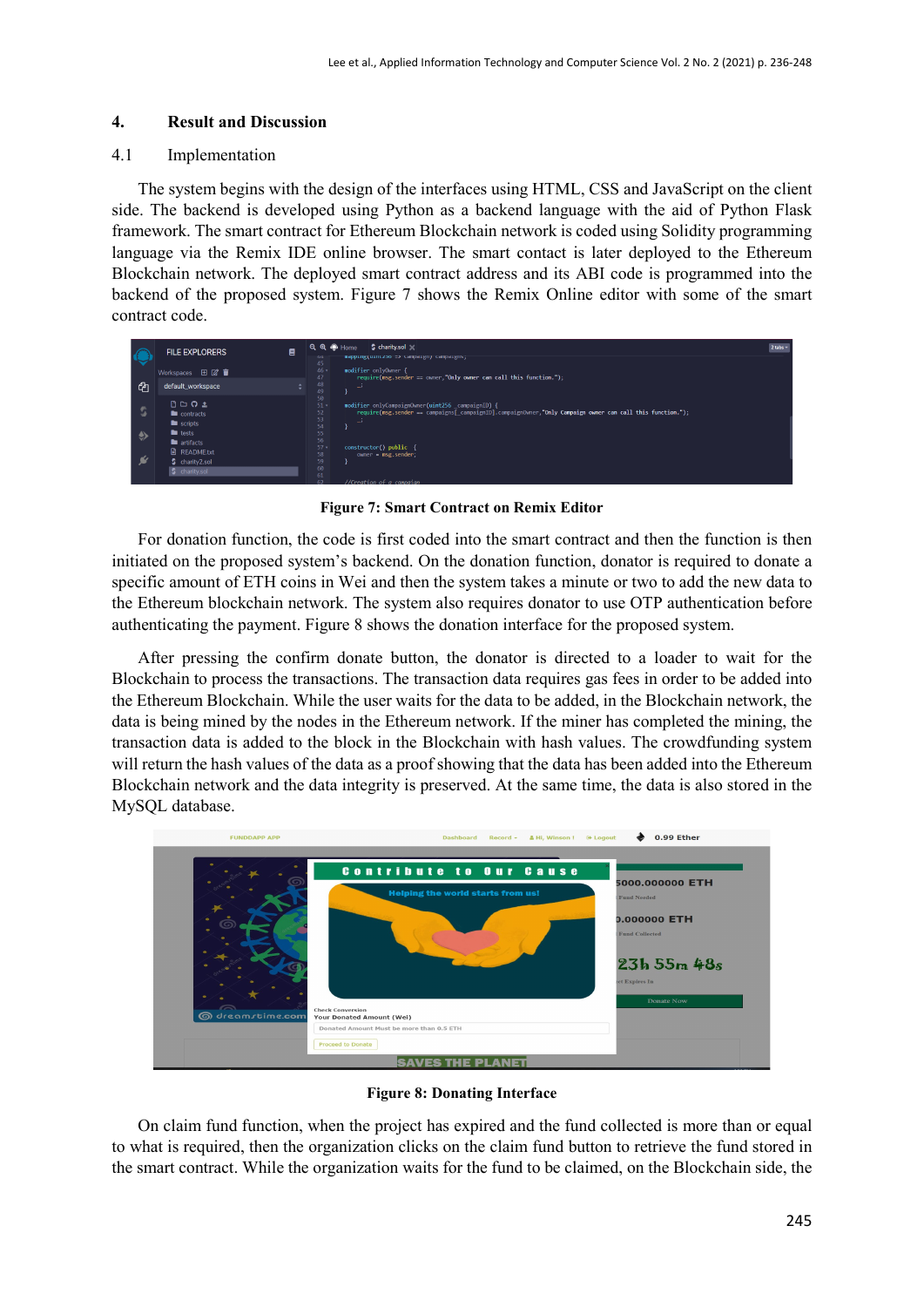transactional activities are being mined in the Ethereum network. If the mining process is done, and the data is added to the Blockchain successfully, the system will return the current block hash value as a proof to show that the data integrity is preserved. Then, the funds stored in the smart contract is then released back to the organization.

# 4.2 Integrity and Auditability of Blockchain in Crowdfunding Application

Maintaining the integrity of information and providing auditability are the core functions of Blockchain technology. With the use of the Blockchain, transaction records such as donation and withdrawal of funds in the crowdfunding are stored in the Ethereum Blockchain ledger. Each record after the donation or claim is stored in a Blockchain block, which contains information such as the previous hash value and the current block hash value. Any change to the block information will also affect its block hash and the next block that contains the hash value of the previous block. Complete modification of crowdfunding records across all nodes on the network will take a long time and is impossible with today's computing power. Therefore, Blockchain is immutable and maintains the integrity of the crowdfunding records.

Furthermore, the Ethereum Blockchain also provides record auditability. In the function of the donations and claims fund, each transaction made by the users of both parties is stored in a smart contract and leaves a trace in the Metamask wallet. All the input status of the Eth coin is displayed on the record page, which also can be viewed on Etherscan. This prevents fraudulent crowdfunding as the amount of ETH transferred from any party is recorded in the Etherscan, a feature provided by Metamask. Hence, crowdfunding organization's spending can be tracked and if the organization forges a fake spending receipt, it can be tracked down and deemed illegal. Figure 9 shows the particular transactional activities that happened within a Metamask wallet address.

| <b>Transactions</b><br><b>Internal Txns</b> |                       |              |                  |                      |            |                                 |              |            |
|---------------------------------------------|-----------------------|--------------|------------------|----------------------|------------|---------------------------------|--------------|------------|
| Latest 23 from a total of 23 transactions   |                       |              |                  |                      |            |                                 |              |            |
| <b>Txn Hash</b>                             | <b>Method</b>         | <b>Block</b> |                  | From                 |            | T <sub>o</sub>                  | <b>Value</b> |            |
| 0xc6411278d2bf4d27f7e                       | <b>Withdraw Funds</b> | 10521172     | 7 days 2 hrs ago | 0x85b6b082fbca8c2599 | <b>OUT</b> | $0xa36b$ f $cb$ f $cdd1c882b47$ | 0 Ether      | 0.00154016 |
| 0x4e44d9df5d3220d11b                        | 0x92bd38bc            | 10521164     | 7 days 2 hrs ago | 0x85b6b082fbca8c2599 | <b>OUT</b> | $0xa36b$ fcbffcdd $1c882b47$    | 3 Ether      | 0.0023898  |
| 0x53be7fde315dae72c2                        | 0xbcf31ee4            | 10521157     | 7 days 2 hrs ago | 0x85b6b082fbca8c2599 | <b>OUT</b> | $0xa36b$ fcbffcdd $1c882b47$    | 0 Ether      | 0.00249068 |
| 0xc86a494b6723a2cf41                        | <b>Claim Refund</b>   | 10521146     | 7 days 2 hrs ago | 0x85b6b082fbca8c2599 | <b>OUT</b> | $0xa36b$ f $cb$ f $cdd1c882b47$ | 0 Ether      | 0.00126092 |

**Figure 9: Auditing the Crowdfunding Funds on Etherscan**

# 4.3 Testing

Once the application has been developed, a testing phase is commenced to examine the functionality of the application. Testing was conducted to identify any sorts of error that comes arise when using the FundDapp web application. Another purpose of testing is to find out whether the application able to achieve their objective and scope specified. Table 3 shows the summary of the functional testing results.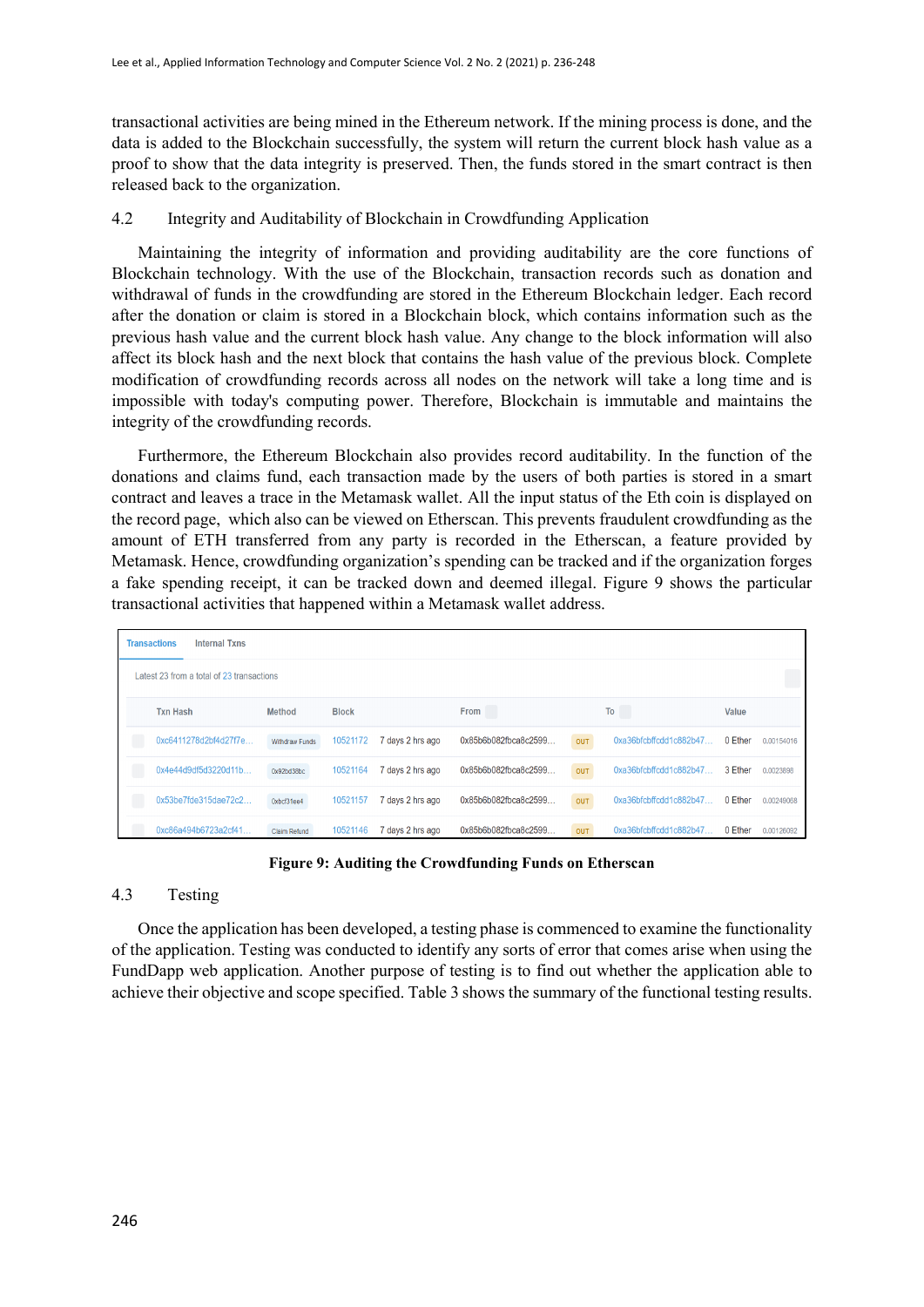| No                | <b>Function Testing</b>                                                                                | <b>Expected Result</b>                                    | Result |
|-------------------|--------------------------------------------------------------------------------------------------------|-----------------------------------------------------------|--------|
| Login             |                                                                                                        |                                                           |        |
| Function          |                                                                                                        |                                                           |        |
| L                 | Users able to login to the system                                                                      | Users able to login with<br>right password and<br>email   | Pass   |
| $\rm{II}$         | Users able to receive reactivate email                                                                 | Reactivate email sent to<br>registered email              | Pass   |
| III               | Users able to reset password                                                                           | Reset email sent to<br>registered email                   | Pass   |
| IV                | Errors for invalid inputs                                                                              | Error messages shown                                      | Pass   |
| Donate            |                                                                                                        |                                                           |        |
| Function          |                                                                                                        |                                                           |        |
| I                 | Users able to donate by typing in<br>correct amount of value                                           | Users able to donate<br>with the right amount<br>of value | Pass   |
| $\mathbf{I}$      | Error messages for invalid fund<br>inputs                                                              | Error messages for<br>invalid amount                      | Pass   |
| Claim<br>Function |                                                                                                        |                                                           |        |
| I                 | Organizations are able to receive the<br>fund after project has expired and<br>fund needed has reached | Organizations able to<br>receive fund                     | Pass   |
| $\mathbf{I}$      | Transaction is stored in record                                                                        | Transactional record is<br>stored in database             | Pass   |

#### **Table 3: Test Case for Proposed System**

#### **5. Conclusion**

The first objective has been achieved as this application provides point-to-point transfer from a donator to an organization without any central authority to facilitate the process of transactions. The next objective is also achieved as the Blockchain web application, FundDapp is developed as the result of this study. Lastly, the Blockchain web application is tested via user acceptance form and using the designed test plan which includes the functionalities tests and security tests.

The system contains some limitations such as the users need to install Metamask to use the transaction functions. Also, there is no search bar for users to search up a project. Users are also unable to edit the comment posted. Hence, there are some improvements to enhance the limitation stated. This application is suggested to design better UI/UX interface. A search bar should be introduced to search up projects easily. Also, the comment posted should be editable.

# **Acknowledgement**

The authors would like to thank the Faculty of Computer Science and Information Technology, Universiti Tun Hussein Onn Malaysia for its support and encouragement throughout the process of conducting this study.

## **References**

- [1] E. Kromidha, "A comparative analysis of online crowdfunding platforms in USA, Europe and Asia," 2015, Pp. 1–6, Doi: 10.1109/Echallenges.2015.7441070.
- [2] I. Berenzhnoy, "Top 7 must have features of a crowdfunding website," 2018. Https://Justcoded.Com/Blog/Top-7-Must-Have-Features-Of-Crowdfunding-Website/.